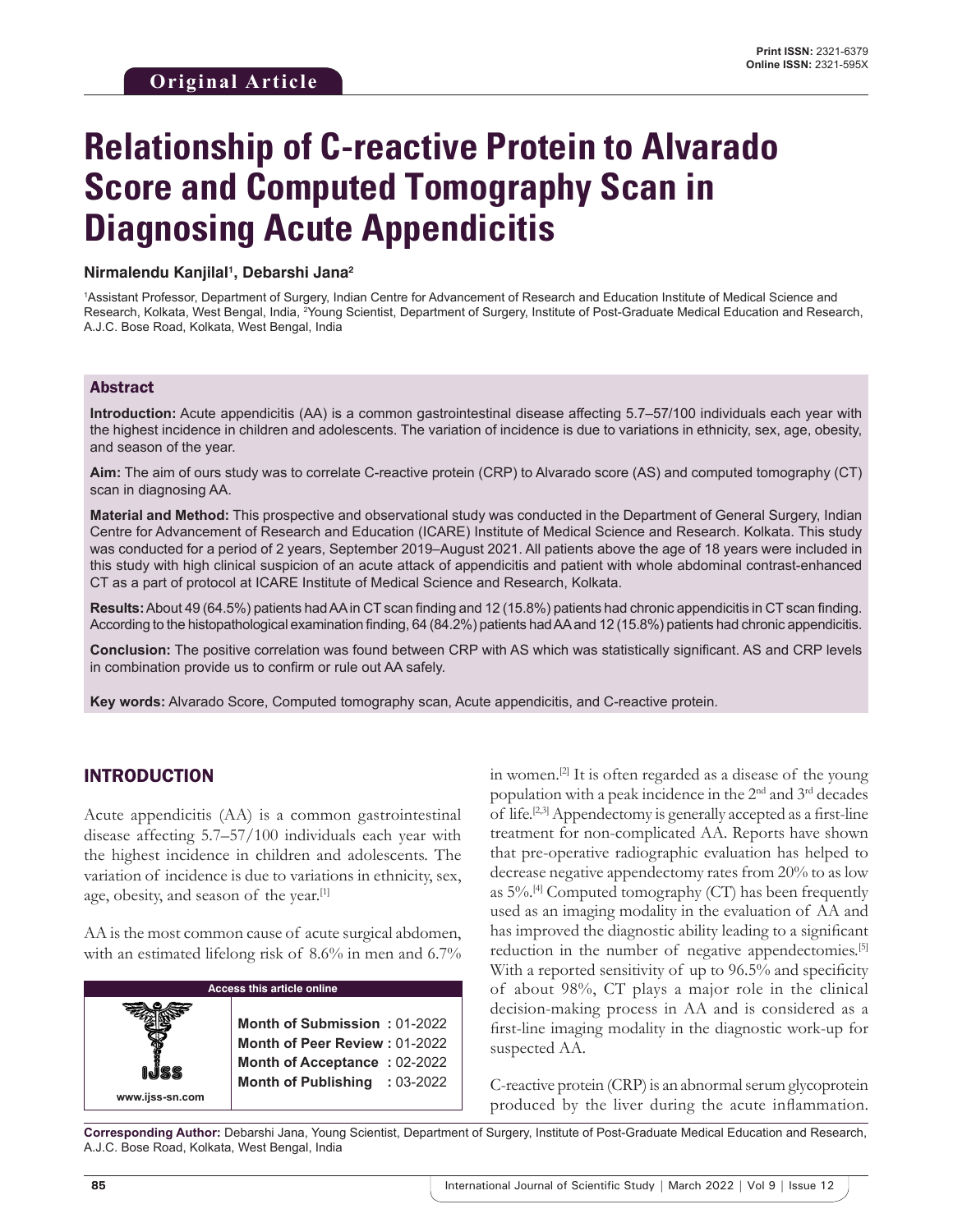Because it disappears rapidly when the inflammation subsides its detection signifies the presence of a current inflammatory process.

The function of CRP is related to its role in the innate immune system. Similar to immunoglobulin G (IgG), it activates complement, binds to Fc receptors, and acts as an opsonin for various pathogens. Interaction of CRP with Fe receptors leads to the generation of proinflammatory cytokines that enhance inflammatory response. Unlike IgG, which specifically recognizes distinct antigenic epitopes, CRP recognizes altered self and foreign molecules based on pattern recognition. Thus, CRP is thought to act as a surveillance molecule for altered self and certain pathogens. This recognition provides an early defense and leads to a proinflammatory signal and activation of the humoral and adaptive immune system. CRP binds to molecular groups found on a wide variety of bacteria and act as an opsonin.

CRP may also be important in the recognition of necrotic tissues. CRP binds to apoptotic cells, protects the cells from assembly of the terminal complement components, and sustains an anti-inflammatory innate immune response.

#### **Aim**

The aim of the study was to correlate CRP to Alvarado Score (AS) and CT scan in diagnosing AA.

## **Objective**

1. The objective of the study is to assess, on admission, whether CRP levels are a good predictor for AA.

# MATERIAL AND METHOD

#### **Study Design**

This was a prospective and observational study.

## **Study Site**

This study was conducted in the Department of General Surgery, Indian Centre for Advancement of Research and Education (ICARE) Institute of Medical Science and Research, Kolkata.

## **Sample Size**

N (sample size)=  $z\alpha2p(1-p)/e2$  where p is proportion and e is precision

Here,  $\alpha$  = 5%, hence,  $z\alpha$  = 1.96, p (incidence of AA) = 4.7%  $e = 5\%$ . Using these values in the above formula, n is coming as 109. Hence, minimum 69 patients were included in the study 100. On adding 10% to make up for dropouts during the study, the sample size comes as 76.

#### **Study Period**

This study was conducted for a period of 2 years, September 2019–August 2021.

## **Study Population**

The source of data for study was 69 patients, admitting during period of 24 months commencing from September 2019, in the Department of General Surgery, at Calcutta Medical Research Institute and Tata Motors Hospital. Adding 10% to make up for dropouts during the study, the sample size comes as 76.

## **Inclusion Criteria**

The following criteria were included in the study:

- 1. All patients above the age of 18 years
- 2. High clinical suspicion of an acute attack of appendicitis
- 3. Patient with whole abdominal contrast-enhanced CT (CECT) as part of protocol at ICARE Institute of Medical Science and Research, Kolkata.

## **Exclusion Criteria**

The following criteria were excluded from the study:

- 1. Immunocompromised patients.
- 2. Patients on steroids or immunosuppressants
- 3. Patients with other infective or inflammatory conditions in the body
- 4. Pregnant patients.
- 5. Patients with renal compromise.

## **Statistical Analysis**

For statistical analysis, data were entered into a Microsoft Excel spreadsheet and then analyzed by SPSS 24.0 and GraphPad Prism version 5. A Chi-squared test (χ2 test) was any statistical hypothesis test wherein the sampling distribution of the test statistic is a Chi-squared distribution when the null hypothesis is true. Without other qualification, "Chi-squared test" often is used as short for Pearson's Chisquared test. Unpaired proportions were compared by Chisquare test or Fischer's exact test, as appropriate.  $P \leq 0.05$ was considered for statistically significant.

# RESULT AND DISCUSSION

This prospective and observational study was conducted in the Department of General Surgery, Calcutta Medical Research Institute, Kolkata and Tata Motors Hospital, Jamshedpur, Jharkhand. This study was conducted for a period of 2 years, September 2019–August 2021. The source of data for study was 69 patients, admitting during period of 24 months commencing from September 2019, in the Department of General Surgery, at Calcutta Medical Research Institute and Tata Motors Hospital. Adding 10% to make up for dropouts during the study, the sample size comes as 76.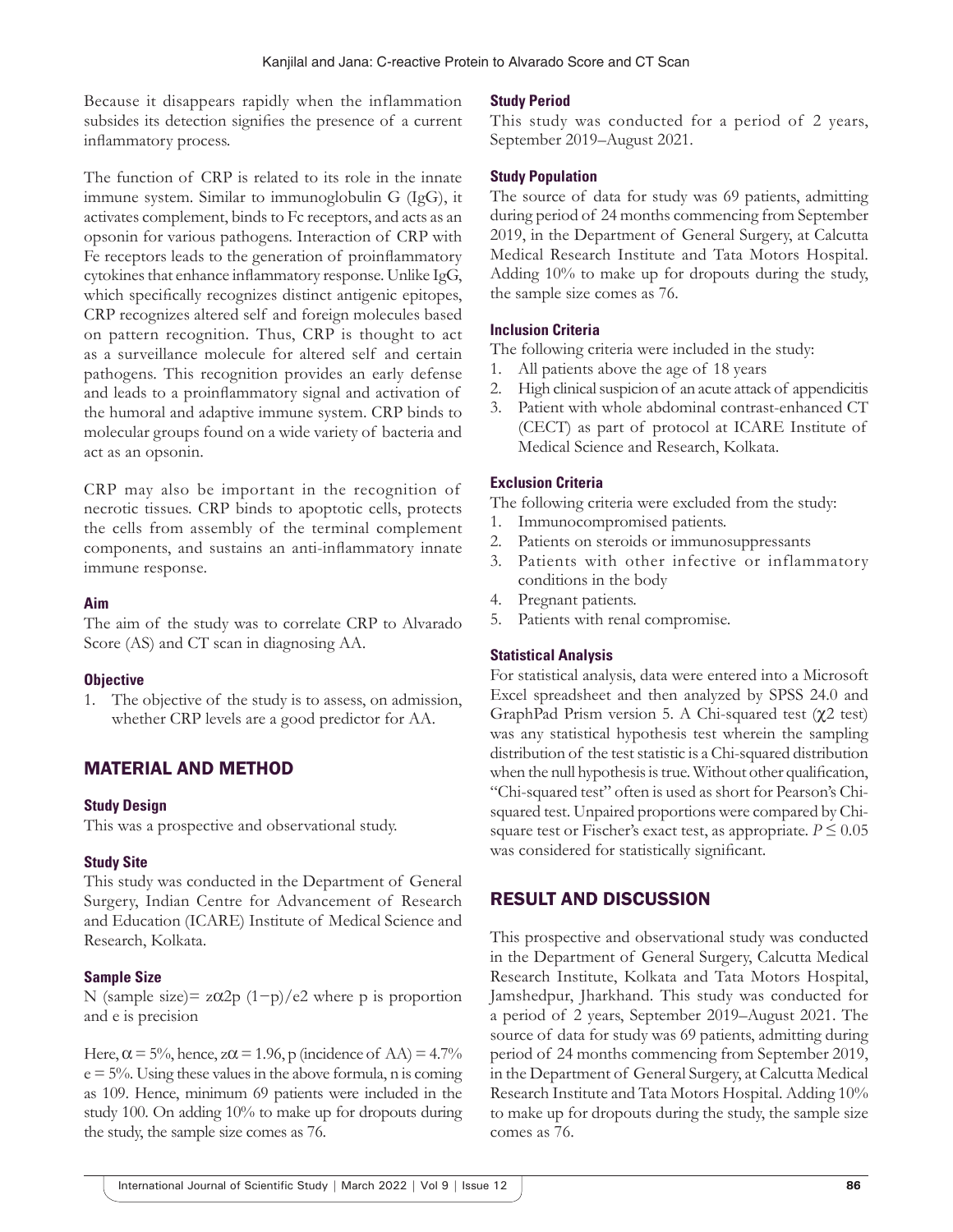All patients above the age of 18 years were included in this study with high clinical suspicion of an acute attack of appendicitis and patient with whole abdominal CECT as a part of protocol at ICARE Institute of Medical Science and Research, Kolkata.

In our study, the most of the patients had AA (49 [64.5%]) and only 12 (15.8%) patients had chronic appendicitis in CT scan finding.

Our study showed that the most of the patients had acute (Superficial) appendicitis in histopathological examination (HPE) (37 [48.7%]). Rest 1 (1.3%) patient had AA in HPE, 17 (22.4%) patients had acute (Phlegmonous and nonperforated) appendicitis in HPE, 8 (10.5%) patients had acute (Phlegmonous and perforated) appendicitis in HPE, 1 (1.3%) patient had acute (Phlegmonous and Perforated) appendicitis in HPE, and 12 (15.8%) patients had chronic appendicitis in HPE.

We found that 64 (84.2%) patients had AA in HPE final and 12 (15.8%) patients had chronic appendicitis in HPE final.

Tanrıkulu *et al*. [6] (2016) found that 278 patients were included in this study. Patients were separated into two main groups as the surgery group ( $n = 184$ ) and nonoperative group ( $n = 94$ ). Inflammatory parameters were not predictive for histopathologic results, although higher CRP and PCT levels were significant in perforated and necrotizing appendicitis. Multifactorial regression analyzes showed that AS was not of significant predictive value in the non-operative group. There was no superiority of AS and/or US in the diagnosis of AA.

It was found that the mean AS (mean  $\pm$  S.D.) of patients was 6.9737  $\pm$  1.9458. The mean CRP (mean  $\pm$  S.D.) of patients was  $21.7724 \pm 9.5334$ . The mean total lymphocyte count (mean  $\pm$  S.D.) of patients was 14240.1316  $\pm$  4750.8176.

We found that in AA, 16 (25.0%) patients were 21–30 years old, 21 (32.8%) patients were 31–40 years old, 6 (9.4%) patients were 41–50 years old, 4 (20.3%) patients were 51–60 years old, and 8 (12.5%) patients were 61–70 years old. In chronic appendicitis, 3 (25.0%) patients were 21–30 years old, 3 (25.0%) patients were 31–40 years old, 2 (16.7%) patients were 41–50 years old, and 4 (33.3%) patients were 51–60 years old. It was not statistically significant ( $P = 0.5626$ ).

Our study showed that in AA, 19 (29.7%) patients were female and 45 (70.3%) patients were male. In chronic appendicitis, 4 (33.3%) patients were female and 8 (66.7%) patients were male. This was not statistically significant  $(P = 0.8008)$ .

Pipal *et al.*<sup>[7]</sup> (2016) found that in HPE confirmed appendicitis in 90 patients with 10 negative appendicectomies.

In our study, the most of the AA patients had febrile fever (60 [93.8%]) compared to chronic appendicitis patients (3 [25.0%]). In AA, 4 (6.3%) patients had afebrile fever and 60 (93.8%) patients had febrile fever. In chronic appendicitis, 9 (75.0%) patients had afebrile fever and 3 (25.0%) patients had febrile fever. Association of fever versus HPE final was statistically significant (*P* < 0.0001).

It was found that the higher number of AA patients (58 [90.6%]) had nausea and vomiting compared to chronic appendicitis patients (9 [75.0%]) which was not statistically significant ( $P = 0.1242$ ).

We found that in AA, 26 (40.6%) patients had tachycardia. In chronic appendicitis, 7 (58.3%) patients had tachycardia. This was not statistically significant  $(P = 0.2560)$ .

We also found that 30 (46.9%) AA patients had tachypnea where in chronic appendicitis group, no patients had tachypnea which was statistically significant  $(P = 0.0023)$ .

Tanrıkulu et al.<sup>[6]</sup> (2016) showed that 278 patients were included in this study. Patients were separated into two main groups as the surgery group ( $n = 184$ ) and nonoperative group ( $n = 94$ ). In the surgery group, clinical predictive factors for histopathologic results such as AS ≥7, AA signs on US, neutrophilia, and leukocytosis were significant. Neutrophilia and leukocytosis had the highest accuracy rate among these factors.

Wang *et al.*<sup>[7]</sup> (2012) found that participants were divided into two groups: Leukocytosis (LK group) and non-leukocytosis (non-LK group). In the first phase of the analysis, there were statistically significant differences in white blood cell count (13.5 K vs. 10.9 K per  $\mu$ L), neutrophilia (81.5% vs. 73.5%), and hospital stay (4.9 vs. 3.5 days) between the two groups.

In our study, neutrophilic leukocytosis was significantly higher in AA patients (48 [75.0%]) compared to chronic appendicitis patients (1 [8.3%]) and it was statistically significant  $(P < 0.0001)$ .

Pipal *et al.*<sup>[8]</sup> (2016) showed that AS in combination with ultrasonography is a valuable tool for diagnosing AA in spite of sophisticated investigations like CT, thus reducing the cost of the treatment and preventing negative appendicectomy rate.

Vaghela *et al.*<sup>[9]</sup> (2017) found that the correlation between appendiceal diameter and AS was  $78.7\%$  ( $P = 0.01$  < 0.05).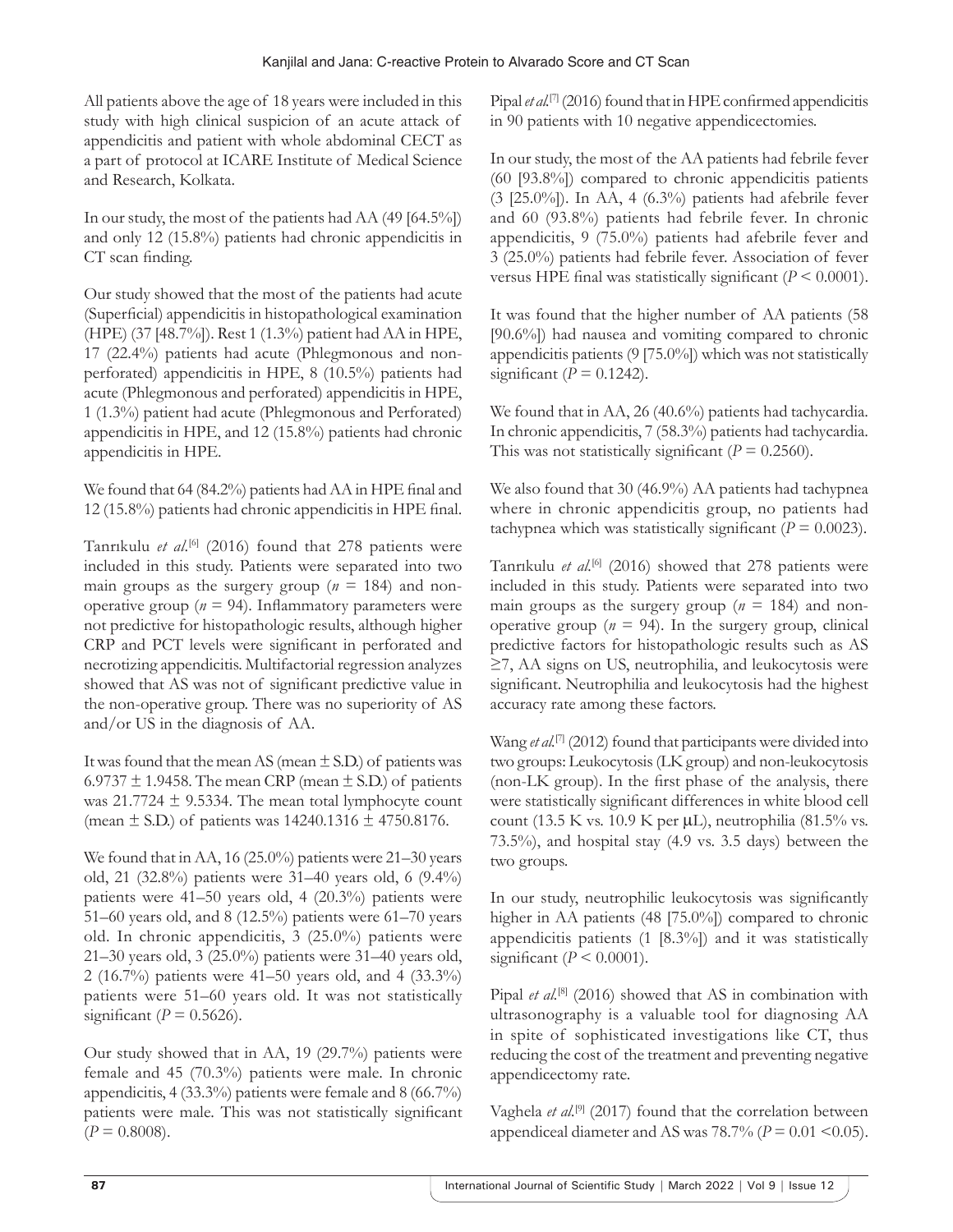Presence of appendiceal diameter above 6.5 mm on CT, periappendiceal inflammation, fluid, and appendicoliths should prompt the diagnosis of AA. Since patients with AA may not always show the typical signs and symptoms, CT is a helpful imaging modality for patients with relatively low AS and leukocytosis, when physical examination is confusing.

Wang *et al.*<sup>[7]</sup> (2012) found that CT scan is necessary for patients with relatively low AS when leukocytosis is noted.

Al-Faouri *et al.*<sup>[10]</sup> (2016) showed that the diagnostic performance of CT scan was superior to that of AS with sensitivity, specificity, positive likelihood ratio, and negative likelihood ratio of 94.2 versus 85.4%, 90 versus 65%, 9.42 versus 2.44, and 0.065 versus 0.224, respectively  $(P < 0.05)$ . The overall diagnostic accuracy of CT scan was 92.6% compared to 77.5% for AS. The AS was far from good and CT scan is more accurate in diagnosis of AA in their patient population.

Our study showed that in AA, all patients (64 [100.0%]) had AA as per CT scan finding. In chronic appendicitis, all patients (12 [100.0%]) had chronic appendicitis as per CT scan finding. It was statistically significant  $(P < 0.0001)$ .

We found that in AA, 1 (1.6%) patient had AA in HPE, 17 (26.6%) patients had acute (Phlegmonous and nonperforated) appendicitis in HPE, 8 (12.5%) patients had acute (Phlegmonous and perforated) appendicitis in HPE, 1 (1.6%) patient had acute (Phlegmonous and Perforated) appendicitis in HPE, and 37 (57.8%) patients had acute (Superficial) appendicitis in HPE. In chronic appendicitis, 12 (100.0%) patients had chronic appendicitis in HPE. Association of HPE versus HPE final was statistically significant ( $P \le 0.0001$ ).

In our study, the mean age (mean  $\pm$  s.d.) of chronic appendicitis patients was higher (42.1667  $\pm$  13.6437 years) than the AA patients (41.4688  $\pm$  13.5892) which was not statistically significant ( $P = 0.8708$ ).

Talabi *et al.*[11] (2021) evaluated the diagnostic value of AS, white blood cell count, and serum CRP in children with AA. The sensitivity and specificity of AS, CRP estimation, and total white blood cell count in diagnosing AA were 86.4% and 63.2%, 98.8% and 36.8%, and 51.9% and 89.5%, respectively. AS has the highest area under ROC curve analysis 0.824, 95% CI of 0.724 to 0.924 compared with CRP, 0.769. 95% CI of = 0.647 to 0.891 and WBC count, 0.765, 95% CI of 0.643 to 0.887. Both CRP and WBC count showed higher discriminatory values between complicated and uncomplicated appendicitis,  $P \leq 0.001$ .

Thirumallai et al.<sup>[12]</sup> (2014) showed that patients were categorized into three groups retrospectively based on the AS. Group I: Score 7–10 (*n* = 155), Group II: Score 4–6 (*n* = 71), and Group III: Score <3 (*n* = 10). Overall, 169 of 234 (72.2%) had histopathological confirmation of AA. The predicted accuracy of AS was 84.5% in Group I, 50.7% in Group II, and 25% in Group III. The PPV of high CRP and NPV of normal CRP for Group I was 88% and 36.4%, in Group II, 63% and 72%, in Group III, 33% and 86%, respectively. The AS and CRP taken together improve the predictive value of diagnosing AA.

Farahbakhsh *et al.*<sup>[13]</sup> (2020) showed that the sensitivity, specificity, positive predictive value, negative predictive

|                           | <b>HPE Final</b>            |                           |                             |       |                  |          |
|---------------------------|-----------------------------|---------------------------|-----------------------------|-------|------------------|----------|
|                           |                             | <b>Acute Appendicitis</b> | <b>Chronic Appendicitis</b> | Total | Chi-square value | P-value  |
| CT Scan Finding           | Acute Appendicitis          | 64                        | 0                           | 64    | 76.0000          | < 0.0001 |
|                           | Row %                       | 100.0                     | 0.0                         | 100.0 |                  |          |
|                           | Col %                       | 100.0                     | 0.0                         | 84.2  |                  |          |
|                           | <b>Chronic Appendicitis</b> | 0                         | 12                          | 12    |                  |          |
|                           | Row %                       | 0.0                       | 100.0                       | 100.0 |                  |          |
|                           | Col %                       | 0.0                       | 100.0                       | 15.8  |                  |          |
|                           | <b>TOTAL</b>                | 64                        | 12                          | 76    |                  |          |
|                           | Row %                       | 84.2                      | 15.8                        | 100.0 |                  |          |
|                           | Col %                       | 100.0                     | 100.0                       | 100.0 |                  |          |
| Neutrophilic Leukocytosis | Absent                      | 16                        | 11                          | 27    | 19.6080          | < 0.0001 |
|                           | Row %                       | 59.3                      | 40.7                        | 100.0 |                  |          |
|                           | Col %                       | 25.0                      | 91.7                        | 35.5  |                  |          |
|                           | Present                     | 48                        |                             | 49    |                  |          |
|                           | Row %                       | 98.0                      | 2.0                         | 100.0 |                  |          |
|                           | Col %                       | 75.0                      | 8.3                         | 64.5  |                  |          |
|                           | <b>TOTAL</b>                | 64                        | 12                          | 76    |                  |          |
|                           | Row %                       | 84.2                      | 15.8                        | 100.0 |                  |          |
|                           | Col %                       | 100.0                     | 100.0                       | 100.0 |                  |          |

## **Table 1: Association between CT Scan Finding and Neutrophilic Leukocytosis: HPE Final**